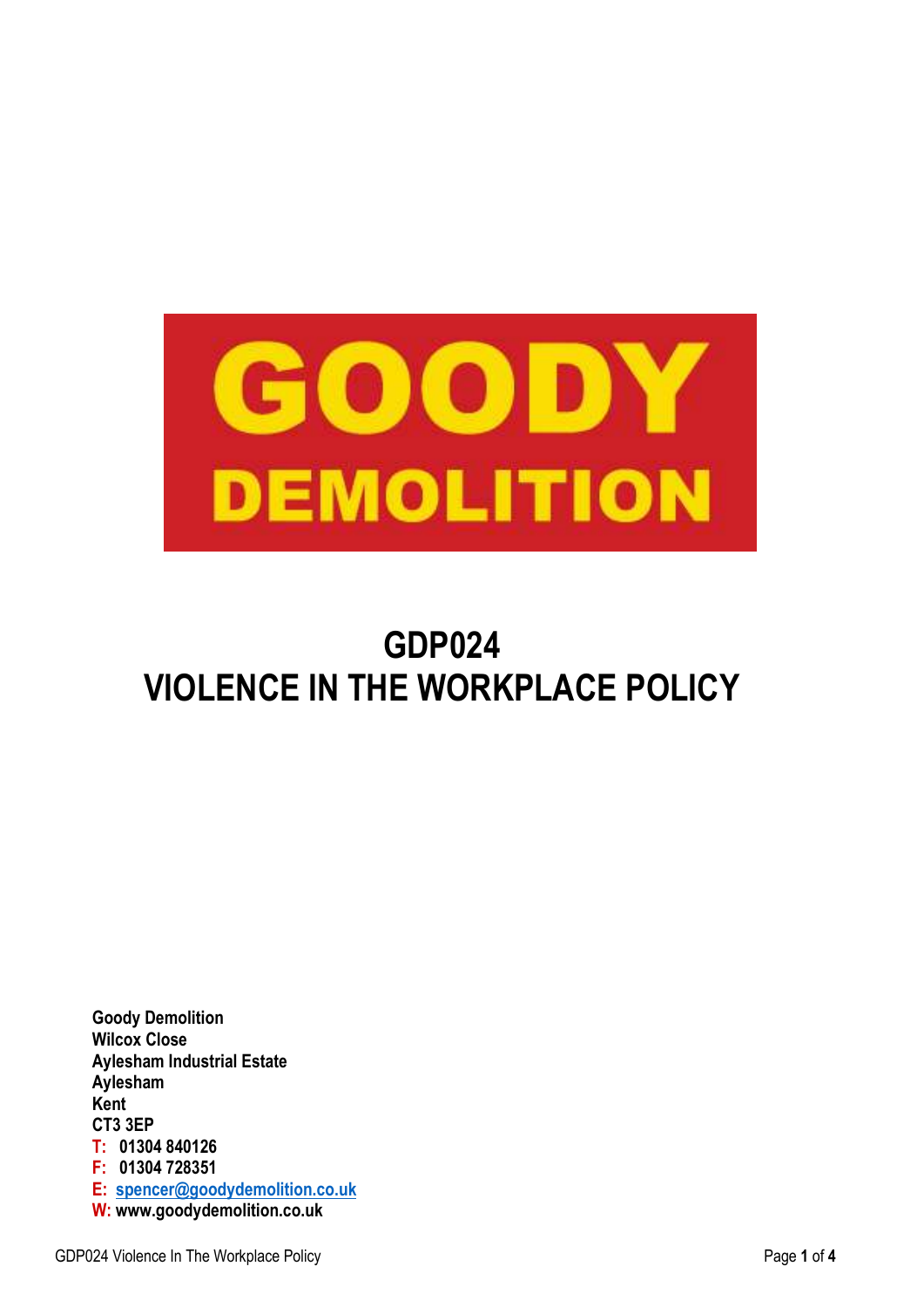# **Goody Demolition Ltd Policy for Violence in the Workplace**

**Reviewed:** 21-05-2020

**Date of next review:** 21-05-2021

# **Version:** 2

| <b>Issue Number:</b> | Date:                         | <b>Comments:</b>       |
|----------------------|-------------------------------|------------------------|
| 001                  | 16 <sup>th</sup> January 2018 | <b>First Issue</b>     |
| 002                  | 21 <sup>st</sup> May 2019     | Addition of Change Log |
|                      |                               |                        |

## **Violence in the Workplace**

## **Policy:**

It is the policy of the Company and the responsibility of its managers and all of its employees to maintain a workplace

Free from threats and acts of violence. The company will work to provide a safe workplace for employees and for visitors to the workplace. Each employee, and everyone with whom we come into contact in our work, deserves to be treated with courtesy and respect.

## **Description:**

The Company does not tolerate any type of workplace violence committed by or against employees. Employees are prohibited from making threats or engaging in violent activities.

## **Prohibited Conduct**

The list of behaviours, while not exhaustive, provides examples of conduct that is prohibited:

- Causing physical injury to another person.
- Making threatening remarks.
- Acting out in an aggressive or hostile manner that creates a reasonable fear of injury to another person or subjects another individual to emotional distress.
- Intentionally damaging employer property or property of another employee.
- Possessing a weapon while on Company property or while on Company business.
- Committing acts motivated by, or related to, sexual harassment or domestic violence.

## **Reporting Procedures**

Any potentially dangerous situations must be reported immediately to your supervisor, Operations Team, or the Human Resources Department. Reports of workplace violence may be made anonymously and investigated accordingly. Reports or incidents warranting confidentiality will be handled appropriately and information will be disclosed to others only on a need-toknow basis. All parties involved in a situation will be counselled and the results of investigations will be discussed with them. The Company will take appropriate action at any indication of a potentially hostile or violent situation.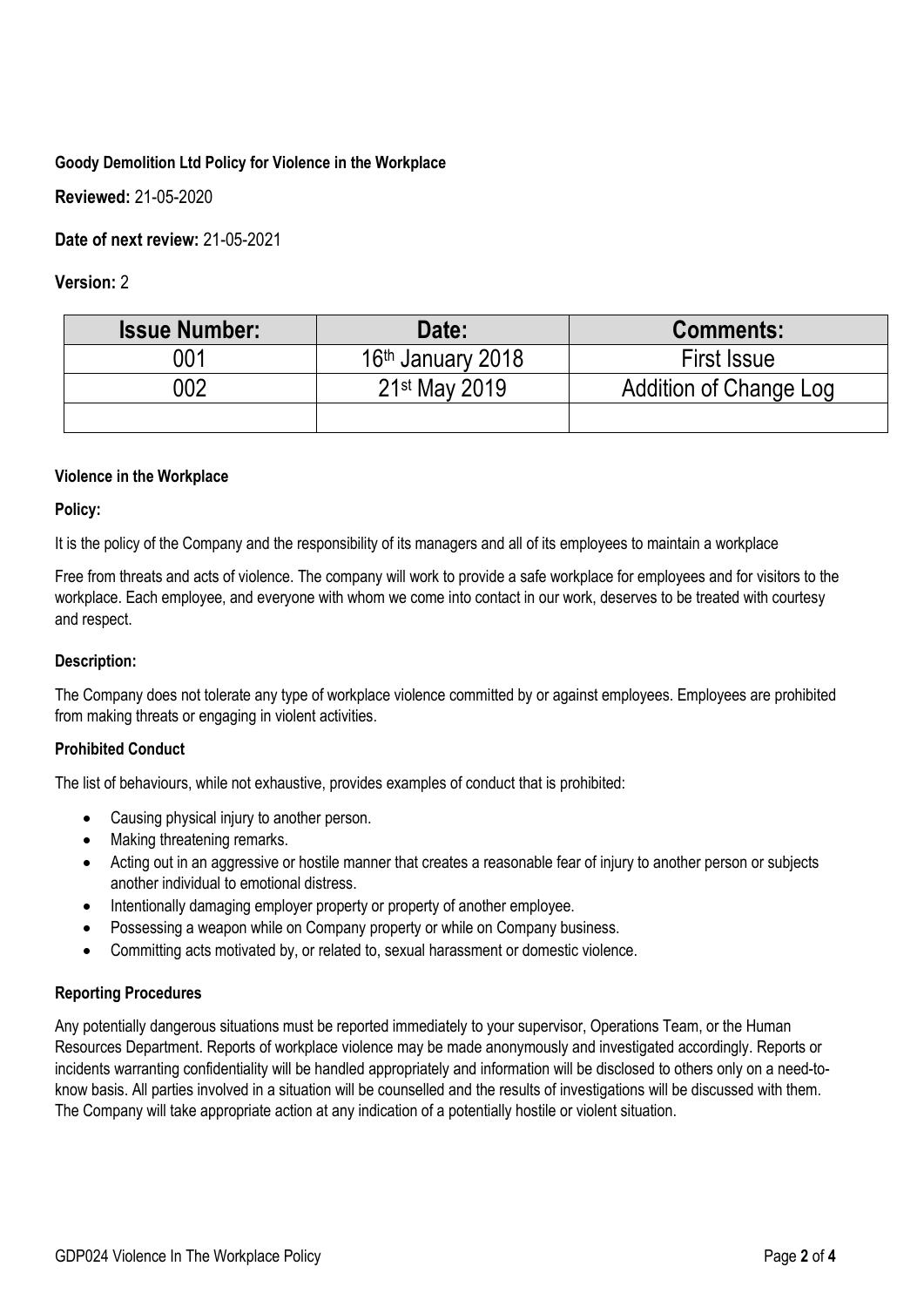#### **Risk Reduction Measures**

While the Company does not expect employees to be skilled at identifying potentially dangerous persons, employees are expected to exercise good judgment and to inform the Operations Team or Human Resources Department if any employee, claimant, customer or vendor exhibits behaviour which could lead to a potentially dangerous situation. Such behaviour includes, but is not limited to, the following:

- Discussing dangerous weapons and/or bringing such weapons into the workplace.
- Displaying overt signs or extreme stress, resentment, hostility, or anger.
- Making threatening remarks.
- Exhibiting sudden or significant deterioration of performance.
- Displaying irrational or inappropriate behaviour.

The Operations Team and the Human Resources Department will identify and maintain a list of workplace violence incidents and will design a plan to prepare for possible emergency situations.

#### **Dangerous/Emergency Situations**

Employees who confront or encounter an armed or dangerous person should not attempt to challenge or disarm the individual. Employees should remain calm, make constant eye contact and talk to the individual. If a supervisor can be safely notified of the need for assistance without endangering the safety of the employee or others, such notice should be given.

#### **Enforcement**

Threats, threatening conduct, or any other acts of aggression or violence in the workplace will not be tolerated. Any employee determined to have committed such acts will be subject to disciplinary action, up to and including termination.

Non-employees engaged in violent acts on the employer's premises will be reported to the proper authorities and fully prosecuted.

#### **Commitments and Responsibilities**

Successful implementation of this policy requires the commitment and cooperation of all Company Personnel.

#### **Management Involvement and Commitment**

- Demonstrate organizational concern for employees' and customers' emotional and physical health and safety.
- Oversee Violence in the Workplace Program to ensure that all managers, supervisors, and employees understand their obligations.
- Allocate authority and resources to responsible parties in the Incident Response Team.
- Provide a comprehensive program of medical care and psychological counselling and debriefing for employees experiencing or witnessing assaults and other violent incidents.
- Encourage employees to report violent incidents promptly.
- Incident Response Coordinator's/Incident Response Team's Involvement and Commitment
- Encourage employees to promptly report incidents and to suggest ways to reduce or eliminate risks.
- Develop and maintain a comprehensive plan for maintaining security in the workplace, including establishing a liaison with law enforcement and others.
- Conduct worksite analysis to determine existing or potential hazards for workplace violence.
- Record, track, monitor, and analyse workplace violence incidents.
- Conduct workplace security analysis.
- Assist with training and educating employees of potential workplace violence incidents.